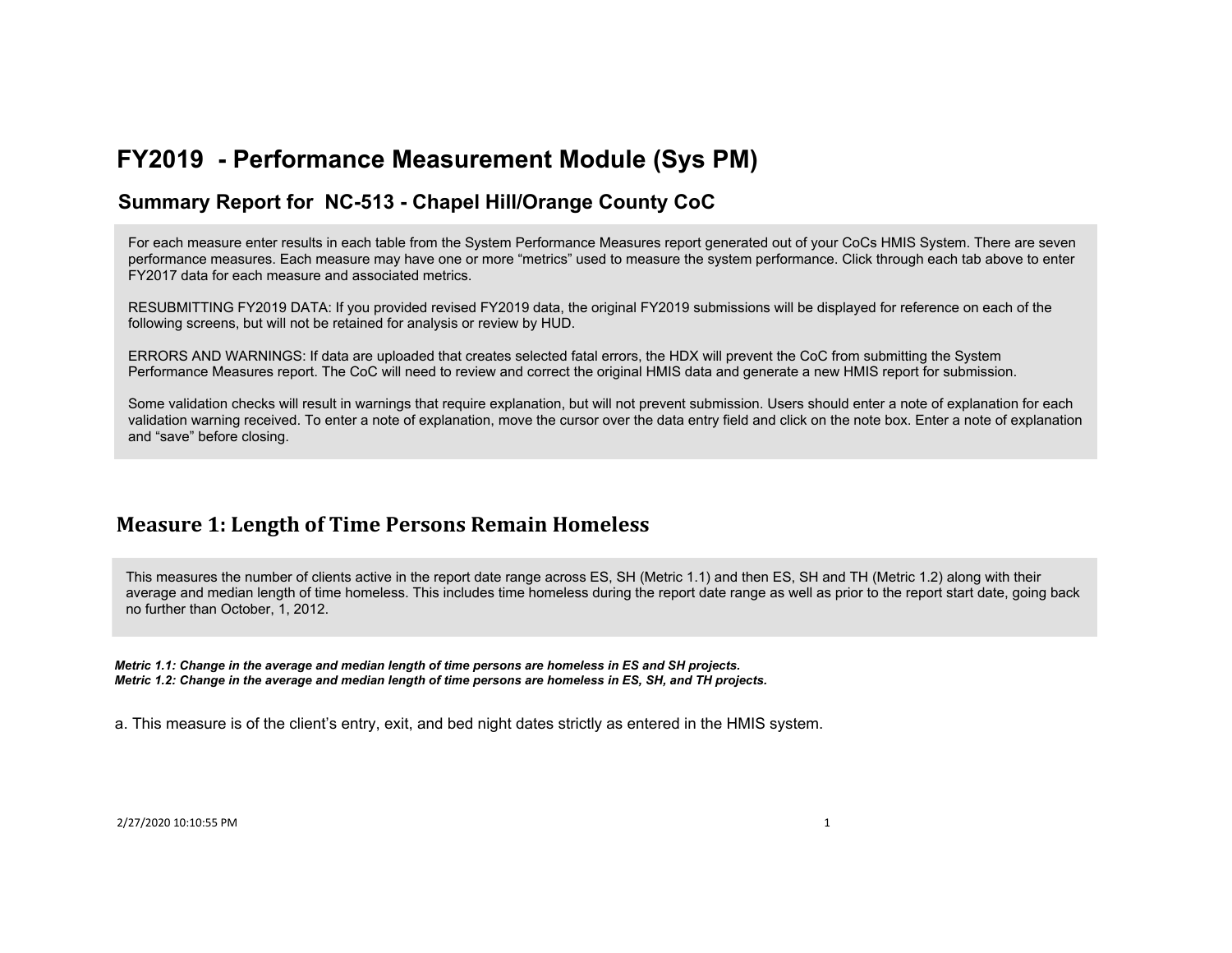|                               | <b>Universe</b><br>(Persons) |                    |         |                      |                    | <b>Average LOT Homeless</b><br>(bed nights) |                   |                      | <b>Median LOT Homeless</b><br>(bed nights) |         |                   |  |
|-------------------------------|------------------------------|--------------------|---------|----------------------|--------------------|---------------------------------------------|-------------------|----------------------|--------------------------------------------|---------|-------------------|--|
|                               | Submitted<br>FY 2018         | Revised<br>FY 2018 | FY 2019 | Submitted<br>FY 2018 | Revised<br>FY 2018 | FY 2019                                     | <b>Difference</b> | Submitted<br>FY 2018 | Revised<br>FY 2018                         | FY 2019 | <b>Difference</b> |  |
| 1.1 Persons in ES and SH      | 198                          | 208                | 173     | 103                  | 99                 | 131                                         | 32                | 15                   |                                            | 37      | 26                |  |
| 1.2 Persons in ES, SH, and TH | 291                          | 300                | 270     | 177                  | 170                | 213                                         | 43                | 94                   | 91                                         | 97      |                   |  |

b. This measure is based on data element 3.17.

This measure includes data from each client's Living Situation (Data Standards element 3.917) response as well as time spent in permanent housing projects between Project Start and Housing Move-In. This information is added to the client's entry date, effectively extending the client's entry date backward in time. This "adjusted entry date" is then used in the calculations just as if it were the client's actual entry date.

 The construction of this measure changed, per HUD's specifications, between FY 2016 and FY 2017. HUD is aware that this may impact the change between these two years.

|                                                                       | <b>Universe</b><br>(Persons) |                    |         |                      | <b>Average LOT Homeless</b> | (bed nights) |                   | <b>Median LOT Homeless</b><br>(bed nights) |                    |         |                   |
|-----------------------------------------------------------------------|------------------------------|--------------------|---------|----------------------|-----------------------------|--------------|-------------------|--------------------------------------------|--------------------|---------|-------------------|
|                                                                       | Submitted<br>FY 2018         | Revised<br>FY 2018 | FY 2019 | Submitted<br>FY 2018 | Revised<br>FY 2018          | FY 2019      | <b>Difference</b> | Submitted<br>FY 2018                       | Revised<br>FY 2018 | FY 2019 | <b>Difference</b> |
| 1.1 Persons in ES, SH, and PH<br>(prior to "housing move in")         | 189                          | 210                | 176     | 329                  | 333                         | 348          | 15                | 125                                        | 119                | 157     | 38                |
| 1.2 Persons in ES, SH, TH, and<br> PH (prior to "housing move<br>(in" | 277                          | 302                | 272     | 340                  | 382                         | 419          | 37                | 162                                        | 162                | 245     | 83                |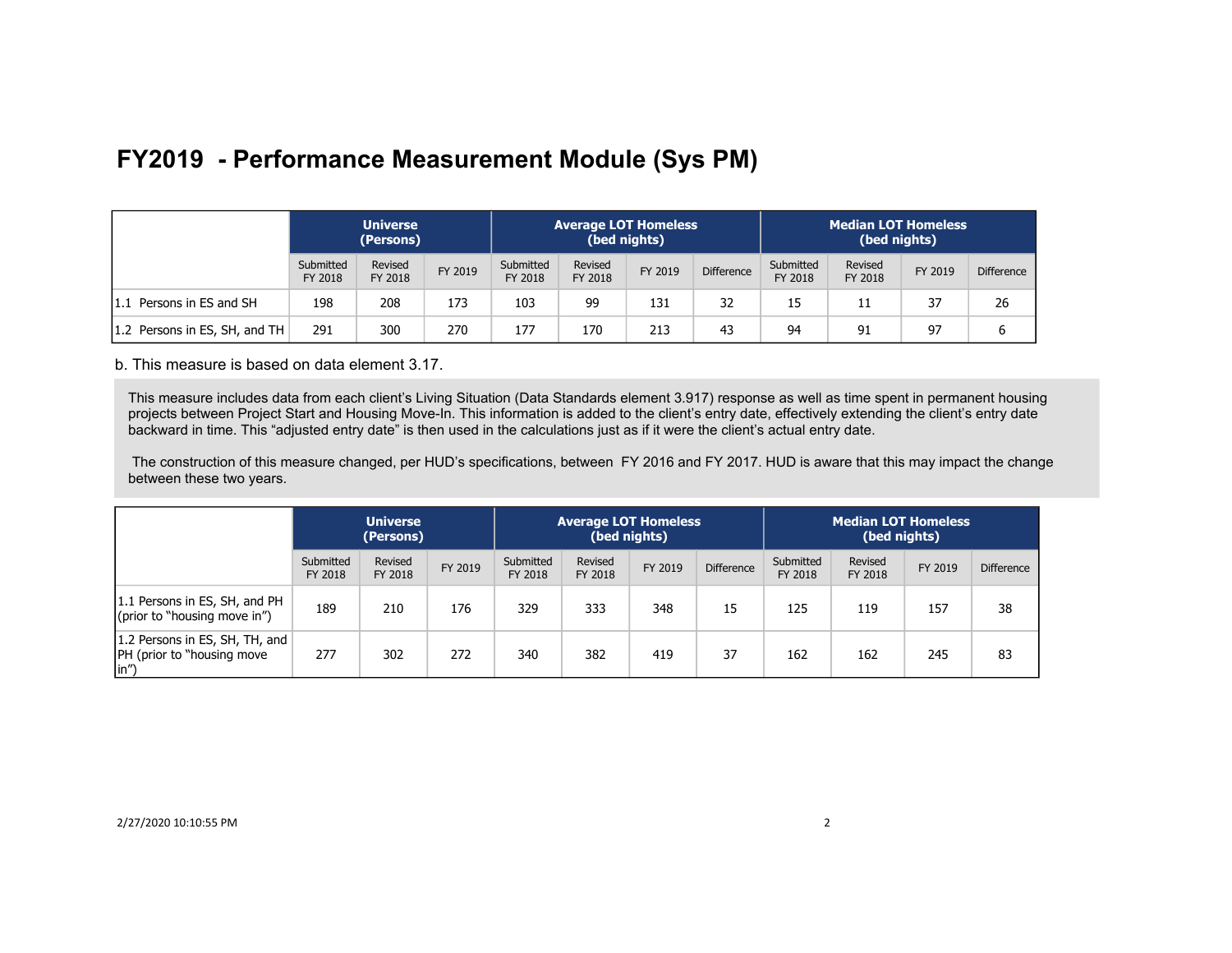## **Measure 2: The Extent to which Persons who Exit Homelessness to Permanent Housing Destinations Return to Homelessness**

This measures clients who exited SO, ES, TH, SH or PH to a permanent housing destination in the date range two years prior to the report date range.Of those clients, the measure reports on how many of them returned to homelessness as indicated in the HMIS for up to two years after their initial exit.

 After entering data, please review and confirm your entries and totals. Some HMIS reports may not list the project types in exactly the same order as they are displayed below.

|                                         |                    | Total # of Persons who<br>Exited to a Permanent   Returns to Homelessness in Less   Returns to Homelessness from 6<br>Housing Destination (2)<br>Years Prior) |                    | than 6 Months |              |                    | to 12 Months |              | Returns to Homelessness from<br>13 to 24 Months |              | Number of Returns<br>in 2 Years |                |              |
|-----------------------------------------|--------------------|---------------------------------------------------------------------------------------------------------------------------------------------------------------|--------------------|---------------|--------------|--------------------|--------------|--------------|-------------------------------------------------|--------------|---------------------------------|----------------|--------------|
|                                         | Revised<br>FY 2018 | FY 2019                                                                                                                                                       | Revised<br>FY 2018 | FY 2019       | % of Returns | Revised<br>FY 2018 | FY 2019      | % of Returns | Revised<br>FY 2018                              | FY 2019      | % of Returns                    | FY 2019        | % of Returns |
| <b>Exit was from SO</b>                 | 0                  | 0                                                                                                                                                             | 0                  | 0             |              | 0                  | 0            |              | 0                                               | 0            |                                 | 0              |              |
| <b>Exit was from ES</b>                 | 14                 | 35                                                                                                                                                            | $\overline{2}$     |               | 3%           | 3                  |              | 3%           | 1                                               | $\mathbf{0}$ | $0\%$                           | $\overline{2}$ | 6%           |
| Exit was from TH                        | 27                 | 36                                                                                                                                                            | 4                  | 7             | 19%          | 3                  | <b>L</b>     | 3%           | 0                                               |              | 3%                              | 9              | 25%          |
| <b>Exit was from SH</b>                 | 0                  | 0                                                                                                                                                             | 0                  | $\Omega$      |              | 0                  | 0            |              | 0                                               | 0            |                                 | 0              |              |
| <b>Exit was from PH</b>                 | 31                 | 29                                                                                                                                                            | 0                  | 2             | 7%           | 0                  | 0            | $0\%$        | 1                                               |              | 3%                              | 3              | 10%          |
| TOTAL Returns to<br><b>Homelessness</b> | 72                 | 100                                                                                                                                                           | 6                  | 10            | 10%          | 6                  | 2            | 2%           | 2                                               | 2            | 2%                              | 14             | 14%          |

### **Measure 3: Number of Homeless Persons**

Metric 3.1 – Change in PIT Counts

2/27/2020 10:10:55 PM 3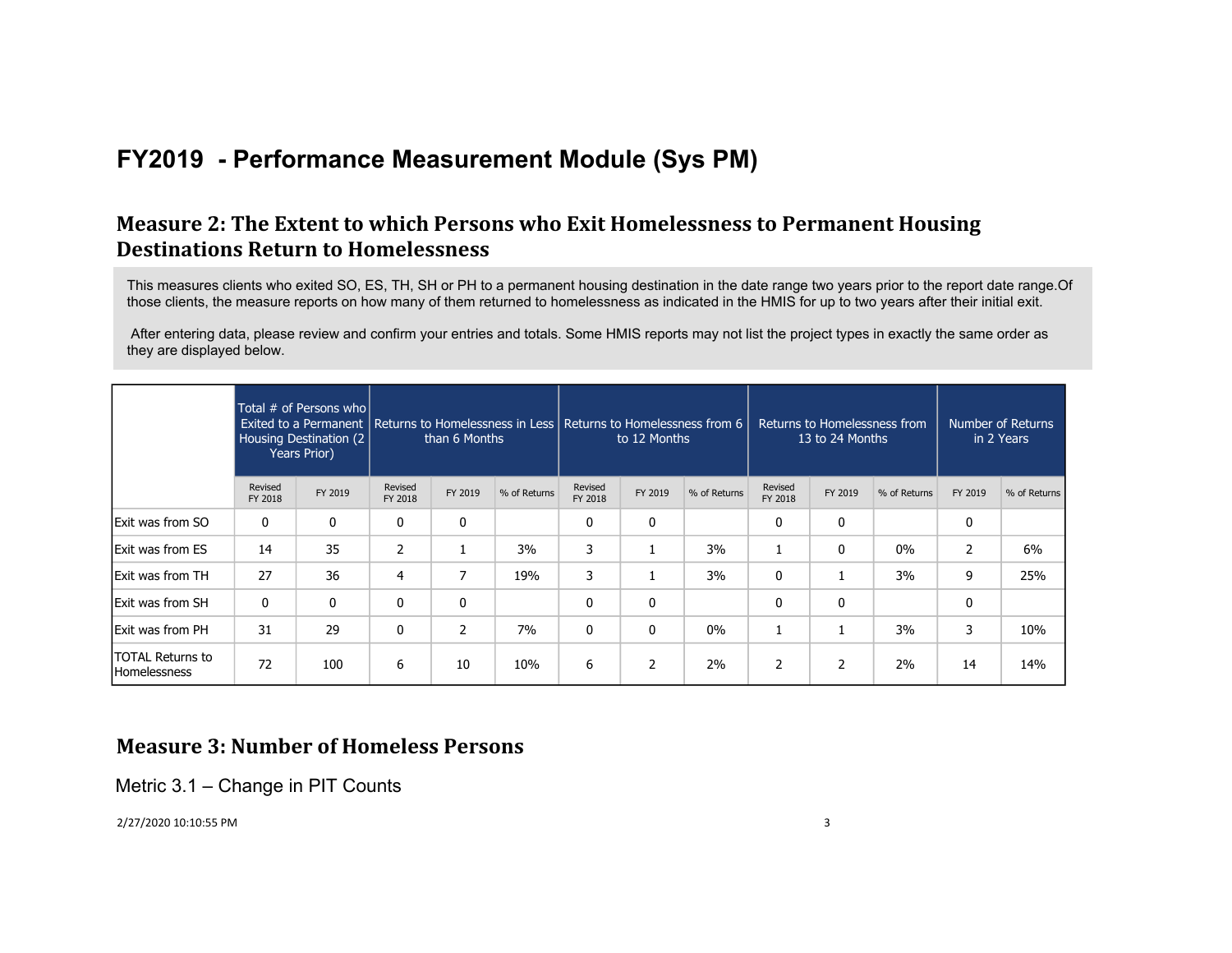This measures the change in PIT counts of sheltered and unsheltered homeless person as reported on the PIT (not from HMIS).

|                                                                | January 2018<br><b>PIT Count</b> | January 2019<br><b>PIT Count</b> | <b>Difference</b> |
|----------------------------------------------------------------|----------------------------------|----------------------------------|-------------------|
| Universe: Total PIT Count of sheltered and unsheltered persons | 152                              | 131                              | $-21$             |
| Emergency Shelter Total                                        | 59                               | 51                               | -8                |
| lSafe Haven Total                                              | 0                                | 0                                | 0                 |
| Transitional Housing Total                                     | 54                               | 51                               | -3                |
| <b>Total Sheltered Count</b>                                   | 113                              | 102                              | $-11$             |
| Unsheltered Count                                              | 39                               | 29                               | -10               |

#### Metric 3.2 – Change in Annual Counts

This measures the change in annual counts of sheltered homeless persons in HMIS.

|                                                         | <b>Submitted</b><br><b>FY 2018</b> | <b>Revised</b><br><b>FY 2018</b> | <b>FY 2019</b> | <b>Difference</b> |
|---------------------------------------------------------|------------------------------------|----------------------------------|----------------|-------------------|
| Universe: Unduplicated Total sheltered homeless persons | 293                                | 301                              | 274            | $-27$             |
| <b>Emergency Shelter Total</b>                          | 198                                | 207                              | 173            | -34               |
| <b>Safe Haven Total</b>                                 | 0                                  | 0                                | 0              | 0                 |
| <b>Transitional Housing Total</b>                       | 121                                | 120                              | 118            | $-2$              |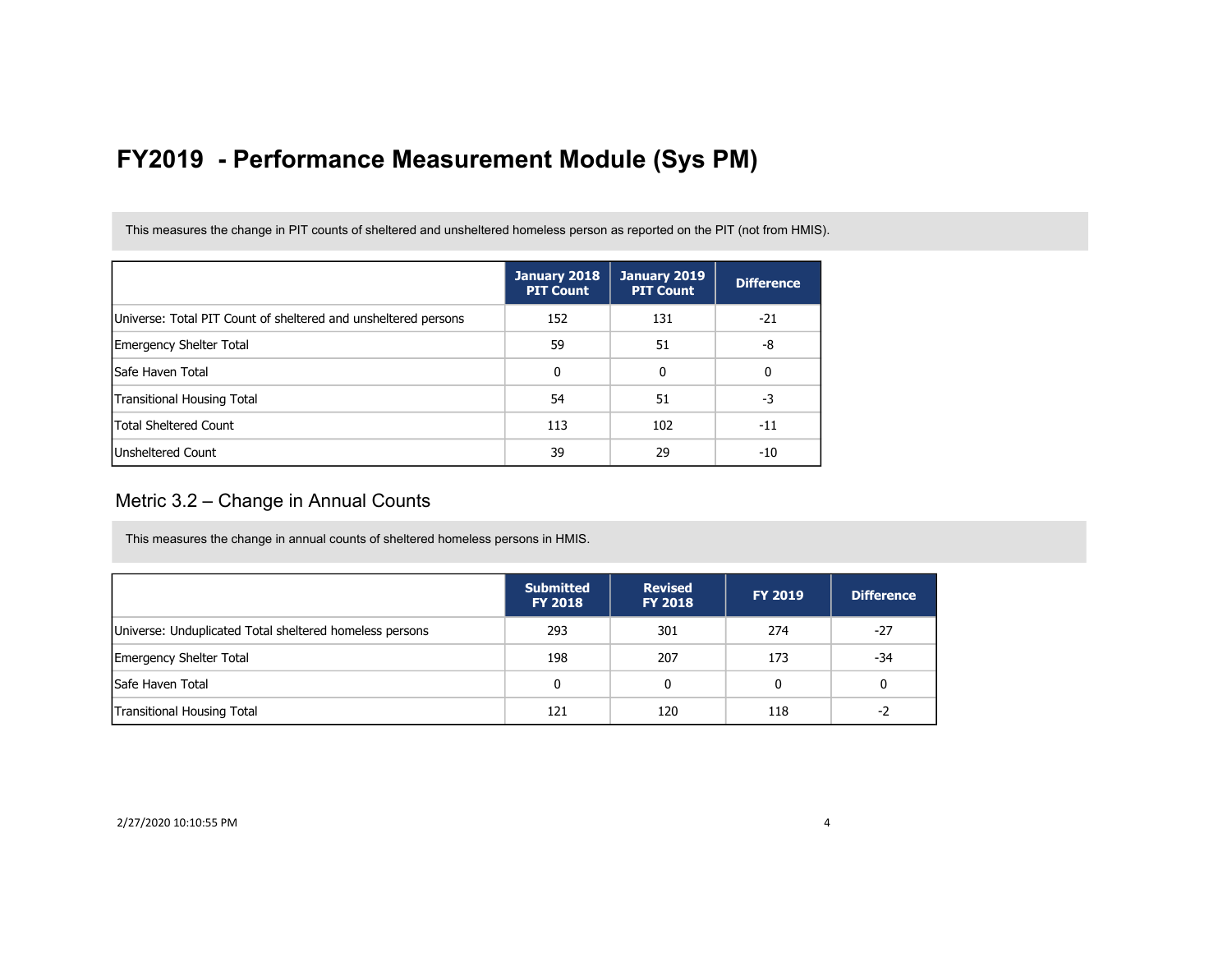## **Measure 4: Employment and Income Growth for Homeless Persons in CoC Program-funded Projects**

Metric 4.1 – Change in earned income for adult system stayers during the reporting period

|                                                  | <b>Submitted</b><br><b>FY 2018</b> | <b>Revised</b><br><b>FY 2018</b> | <b>FY 2019</b> | <b>Difference</b> |
|--------------------------------------------------|------------------------------------|----------------------------------|----------------|-------------------|
| Universe: Number of adults (system stayers)      | 11                                 | 13                               | 55             | 42                |
| Number of adults with increased earned income    |                                    |                                  |                |                   |
| Percentage of adults who increased earned income | $0\%$                              | $0\%$                            | $0\%$          | 0%                |

Metric 4.2 – Change in non-employment cash income for adult system stayers during the reporting period

|                                                               | <b>Submitted</b><br><b>FY 2018</b> | <b>Revised</b><br><b>FY 2018</b> | <b>FY 2019</b> | <b>Difference</b> |
|---------------------------------------------------------------|------------------------------------|----------------------------------|----------------|-------------------|
| Universe: Number of adults (system stayers)                   |                                    | 13                               | 55             | 42                |
| Number of adults with increased non-employment cash income    |                                    |                                  |                | -1                |
| Percentage of adults who increased non-employment cash income | 18%                                | 15%                              | 2%             | $-13%$            |

#### Metric 4.3 – Change in total income for adult system stayers during the reporting period

|                                                 | <b>Submitted</b><br><b>FY 2018</b> | <b>Revised</b><br><b>FY 2018</b> | <b>FY 2019</b> | <b>Difference</b> |
|-------------------------------------------------|------------------------------------|----------------------------------|----------------|-------------------|
| Universe: Number of adults (system stayers)     | 11                                 | 13                               | 55             | 42                |
| Number of adults with increased total income    |                                    |                                  |                | -1                |
| Percentage of adults who increased total income | 18%                                | 15%                              | 2%             | $-13%$            |

2/27/2020 10:10:55 PM 5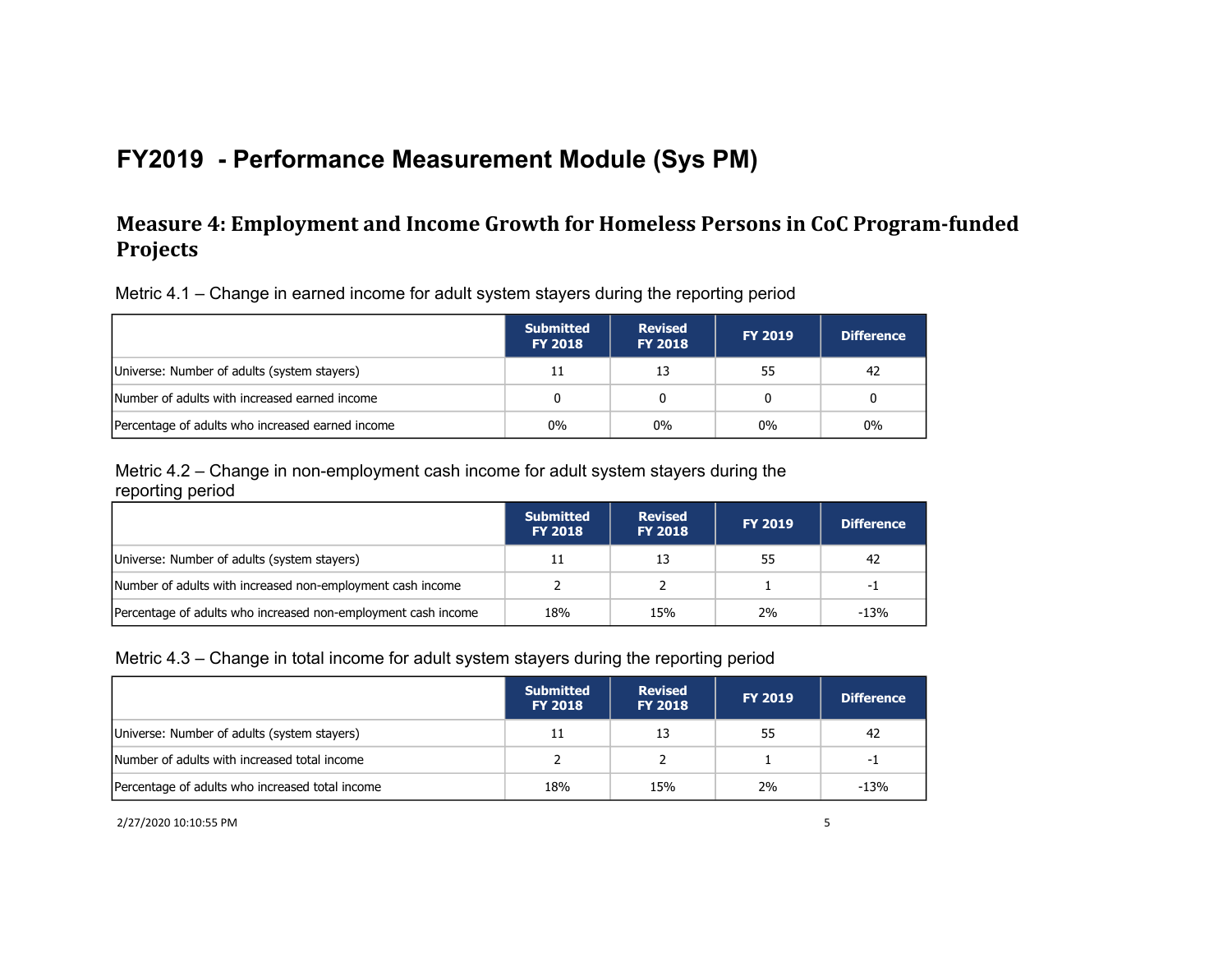| Metric 4.4 – Change in earned income for adult system leavers |  |  |  |
|---------------------------------------------------------------|--|--|--|
|                                                               |  |  |  |

|                                                          | <b>Submitted</b><br><b>FY 2018</b> | <b>Revised</b><br><b>FY 2018</b> | <b>FY 2019</b> | <b>Difference</b> |
|----------------------------------------------------------|------------------------------------|----------------------------------|----------------|-------------------|
| Universe: Number of adults who exited (system leavers)   | 23                                 | 26                               |                | -22               |
| Number of adults who exited with increased earned income |                                    |                                  |                | 0                 |
| Percentage of adults who increased earned income         | $0\%$                              | 0%                               | $0\%$          | $0\%$             |

#### Metric 4.5 – Change in non-employment cash income for adult system leavers

|                                                                           | <b>Submitted</b><br><b>FY 2018</b> | <b>Revised</b><br><b>FY 2018</b> | <b>FY 2019</b> | <b>Difference</b> |
|---------------------------------------------------------------------------|------------------------------------|----------------------------------|----------------|-------------------|
| Universe: Number of adults who exited (system leavers)                    | 23                                 | 26                               |                | -22               |
| Number of adults who exited with increased non-employment cash<br>lincome |                                    |                                  |                |                   |
| Percentage of adults who increased non-employment cash income             | 26%                                | 4%                               | 75%            | 71%               |

Metric 4.6 – Change in total income for adult system leavers

|                                                         | <b>Submitted</b><br><b>FY 2018</b> | <b>Revised</b><br><b>FY 2018</b> | <b>FY 2019</b> | Difference |
|---------------------------------------------------------|------------------------------------|----------------------------------|----------------|------------|
| Universe: Number of adults who exited (system leavers)  | 23                                 | 26                               |                | $-22$      |
| Number of adults who exited with increased total income |                                    |                                  |                |            |
| Percentage of adults who increased total income         | 26%                                | 4%                               | 75%            | 71%        |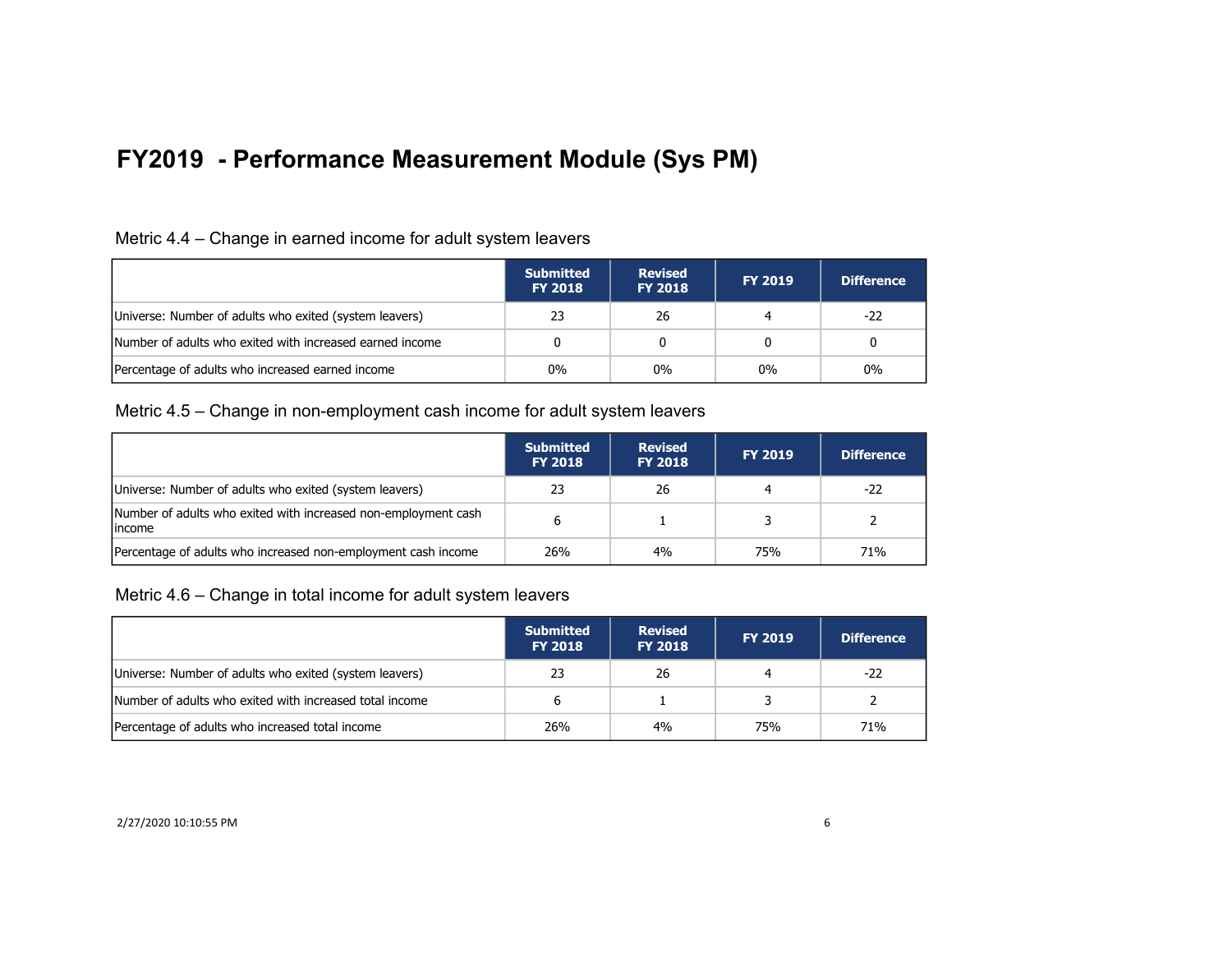## **Measure 5: Number of persons who become homeless for the 1st time**

Metric 5.1 – Change in the number of persons entering ES, SH, and TH projects with no prior enrollments in HMIS

|                                                                                                                                                                                   | <b>Submitted</b><br><b>FY 2018</b> | <b>Revised</b><br><b>FY 2018</b> | <b>FY 2019</b> | <b>Difference</b> |
|-----------------------------------------------------------------------------------------------------------------------------------------------------------------------------------|------------------------------------|----------------------------------|----------------|-------------------|
| Universe: Person with entries into ES, SH or TH during the reporting<br>period.                                                                                                   | 228                                | 231                              | 194            | -37               |
| Of persons above, count those who were in ES, SH, TH or any PH<br>within 24 months prior to their entry during the reporting year.                                                | 47                                 | 47                               | 50             |                   |
| Of persons above, count those who did not have entries in ES, SH, TH<br>or PH in the previous 24 months. (i.e. Number of persons<br>experiencing homelessness for the first time) | 181                                | 184                              | 144            | -40               |

Metric 5.2 – Change in the number of persons entering ES, SH, TH, and PH projects with no prior enrollments in HMIS

|                                                                                                                                                                                    | <b>Submitted</b><br><b>FY 2018</b> | <b>Revised</b><br><b>FY 2018</b> | <b>FY 2019</b> | Difference |
|------------------------------------------------------------------------------------------------------------------------------------------------------------------------------------|------------------------------------|----------------------------------|----------------|------------|
| Universe: Person with entries into ES, SH, TH or PH during the<br>reporting period.                                                                                                | 298                                | 324                              | 212            | $-112$     |
| Of persons above, count those who were in ES, SH, TH or any PH<br>within 24 months prior to their entry during the reporting year.                                                 | 101                                | 119                              | 54             | -65        |
| Of persons above, count those who did not have entries in ES, SH, TH<br>or PH in the previous 24 months. (i.e. Number of persons<br>experiencing homelessness for the first time.) | 197                                | 205                              | 158            | $-47$      |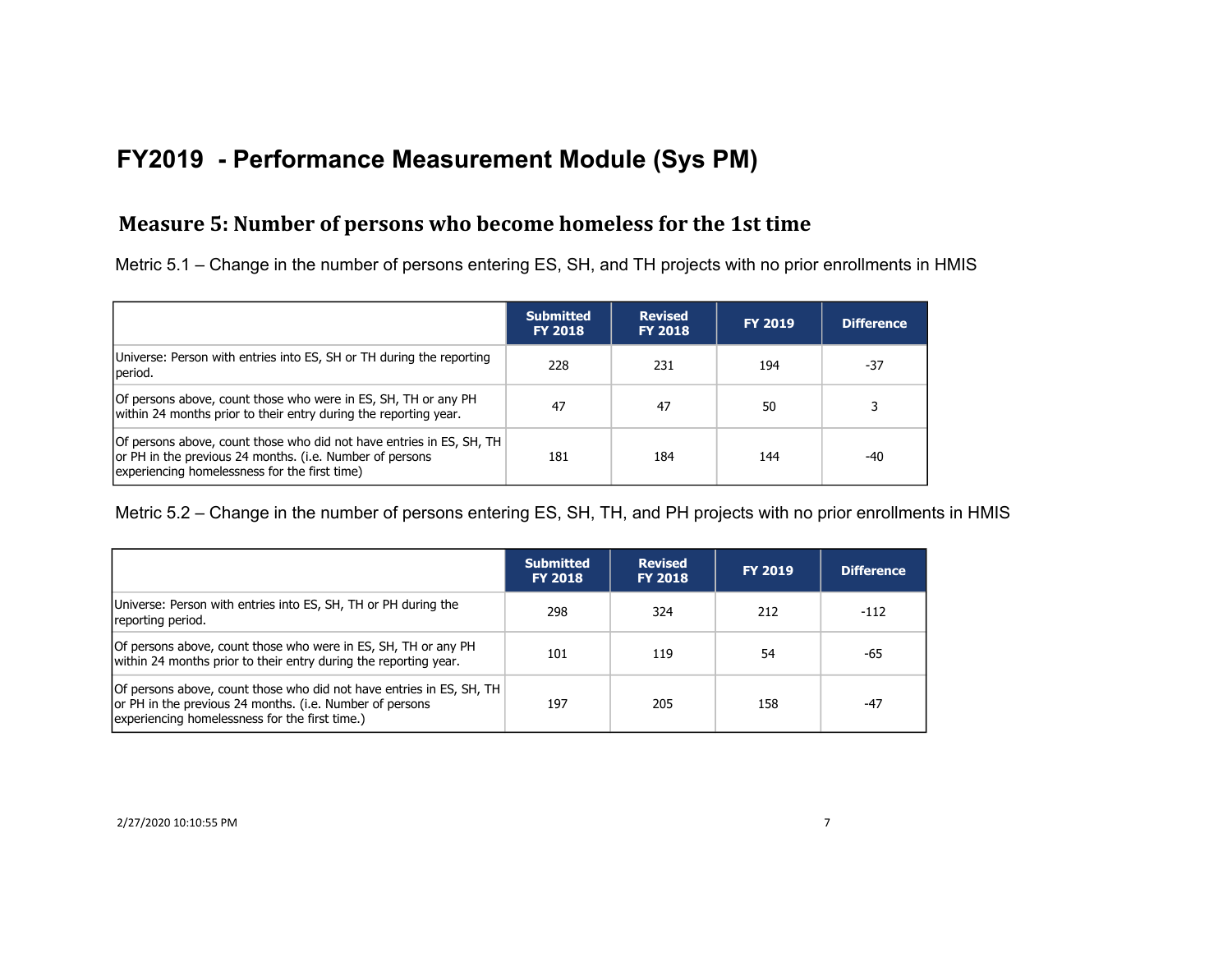Measure 6: Homeless Prevention and Housing Placement of Persons defined by category 3 of HUD's Homeless Definition in CoC Program-funded Projects

This Measure is not applicable to CoCs in FY2019 (Oct 1, 2018 - Sept 30, 2019) reporting period.

## **Measure 7: Successful Placement from Street Outreach and Successful Placement in or Retention of Permanent Housing**

Metric 7a.1 – Change in exits to permanent housing destinations

|                                                                                             | <b>Submitted</b><br><b>FY 2018</b> | <b>Revised</b><br><b>FY 2018</b> | <b>FY 2019</b> | <b>Difference</b> |
|---------------------------------------------------------------------------------------------|------------------------------------|----------------------------------|----------------|-------------------|
| Universe: Persons who exit Street Outreach                                                  |                                    |                                  |                | 0                 |
| Of persons above, those who exited to temporary & some institutional<br><b>destinations</b> |                                    |                                  |                |                   |
| Of the persons above, those who exited to permanent housing<br>destinations                 |                                    |                                  |                |                   |
| 1% Successful exits                                                                         |                                    |                                  |                |                   |

Metric 7b.1 – Change in exits to permanent housing destinations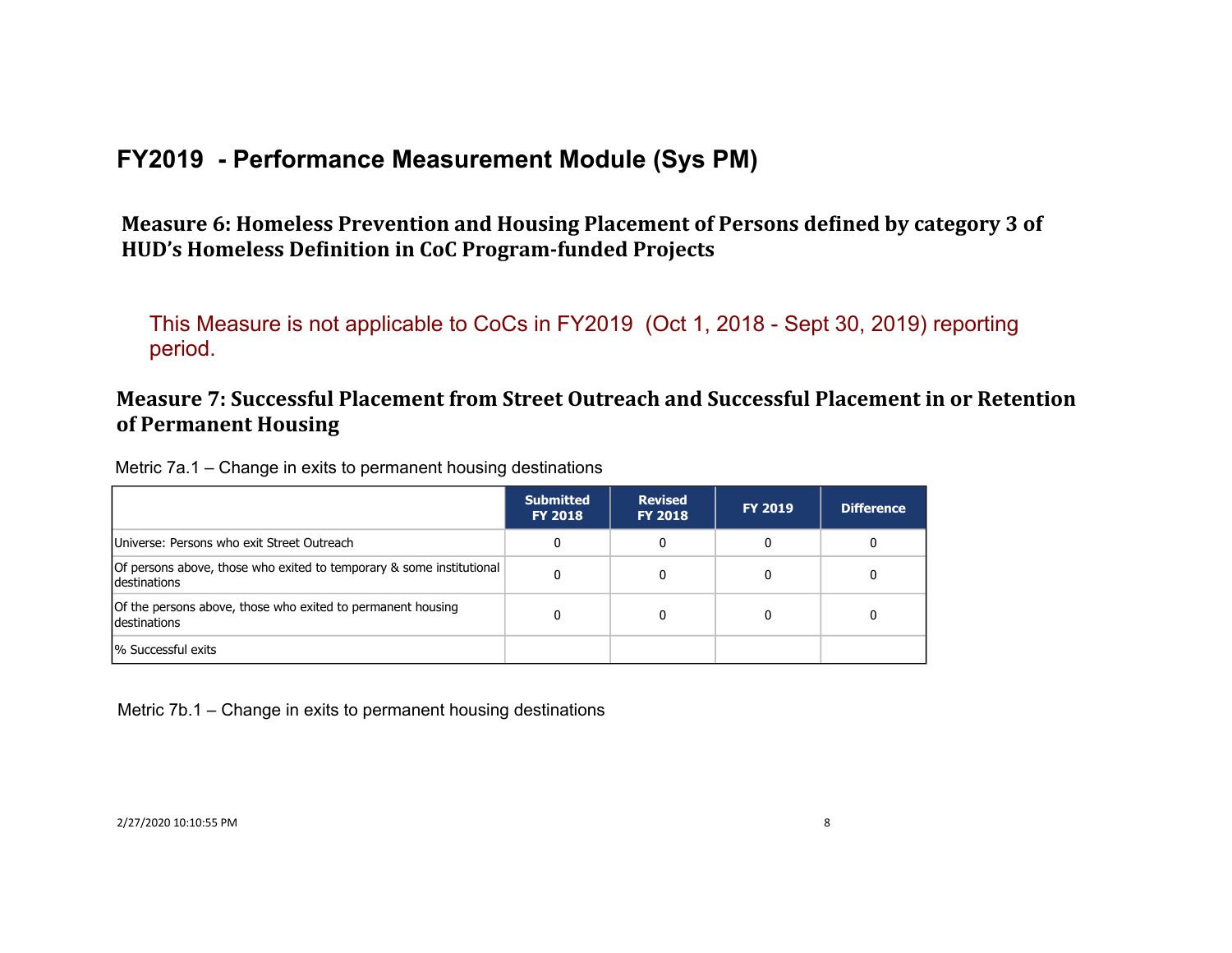|                                                                                                                                    | <b>Submitted</b><br><b>FY 2018</b> | <b>Revised</b><br><b>FY 2018</b> | <b>FY 2019</b> | <b>Difference</b> |
|------------------------------------------------------------------------------------------------------------------------------------|------------------------------------|----------------------------------|----------------|-------------------|
| Universe: Persons in ES, SH, TH and PH-RRH who exited, plus<br>persons in other PH projects who exited without moving into housing | 219                                | 231                              | 197            | -34               |
| Of the persons above, those who exited to permanent housing<br><b>Idestinations</b>                                                | 73                                 | 77                               | 70             | -7                |
| % Successful exits                                                                                                                 | 33%                                | 33%                              | 36%            | 3%                |

Metric 7b.2 – Change in exit to or retention of permanent housing

|                                                                                                                          | <b>Submitted</b><br><b>FY 2018</b> | <b>Revised</b><br><b>FY 2018</b> | <b>FY 2019</b> | <b>Difference</b> |
|--------------------------------------------------------------------------------------------------------------------------|------------------------------------|----------------------------------|----------------|-------------------|
| Universe: Persons in all PH projects except PH-RRH                                                                       | 104                                | 82                               | 51             | -31               |
| Of persons above, those who remained in applicable PH projects and<br>those who exited to permanent housing destinations | 77                                 | 80                               | 51             | -29               |
| % Successful exits/retention                                                                                             | 74%                                | 98%                              | 100%           | 2%                |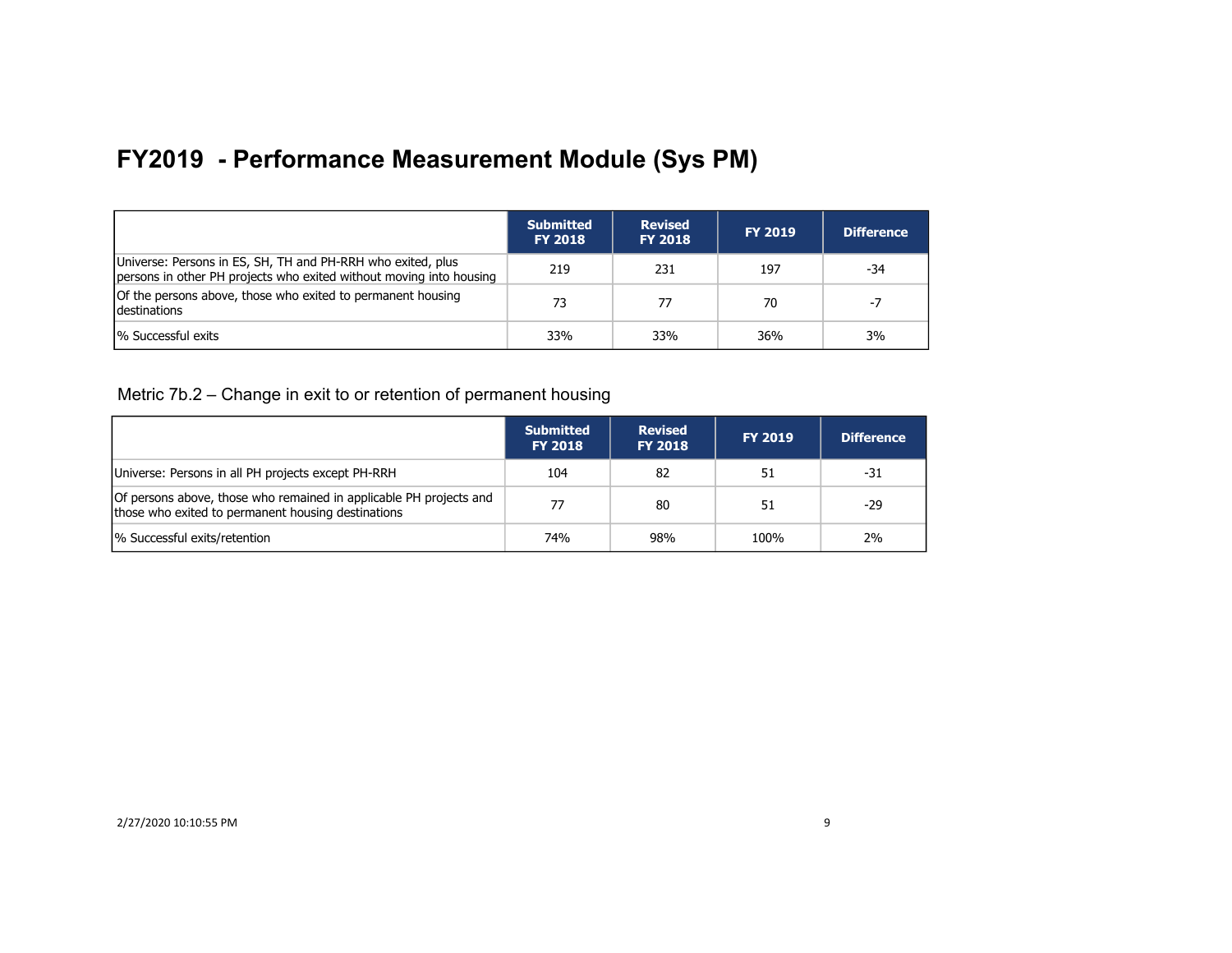# **FY2019 - SysPM Data Quality**

## **NC-513 - Chapel Hill/Orange County CoC**

This is a new tab for FY 2016 submissions only. Submission must be performed manually (data cannot be uploaded). Data coverage and quality will allow HUD to better interpret your Sys PM submissions.

Your bed coverage data has been imported from the HIC module. The remainder of the data quality points should be pulled from data quality reports made available by your vendor according to the specifications provided in the HMIS Standard Reporting Terminology Glossary. You may need to run multiple reports into order to get data for each combination of year and project type.

You may enter a note about any field if you wish to provide an explanation about your data quality results. This is not required.